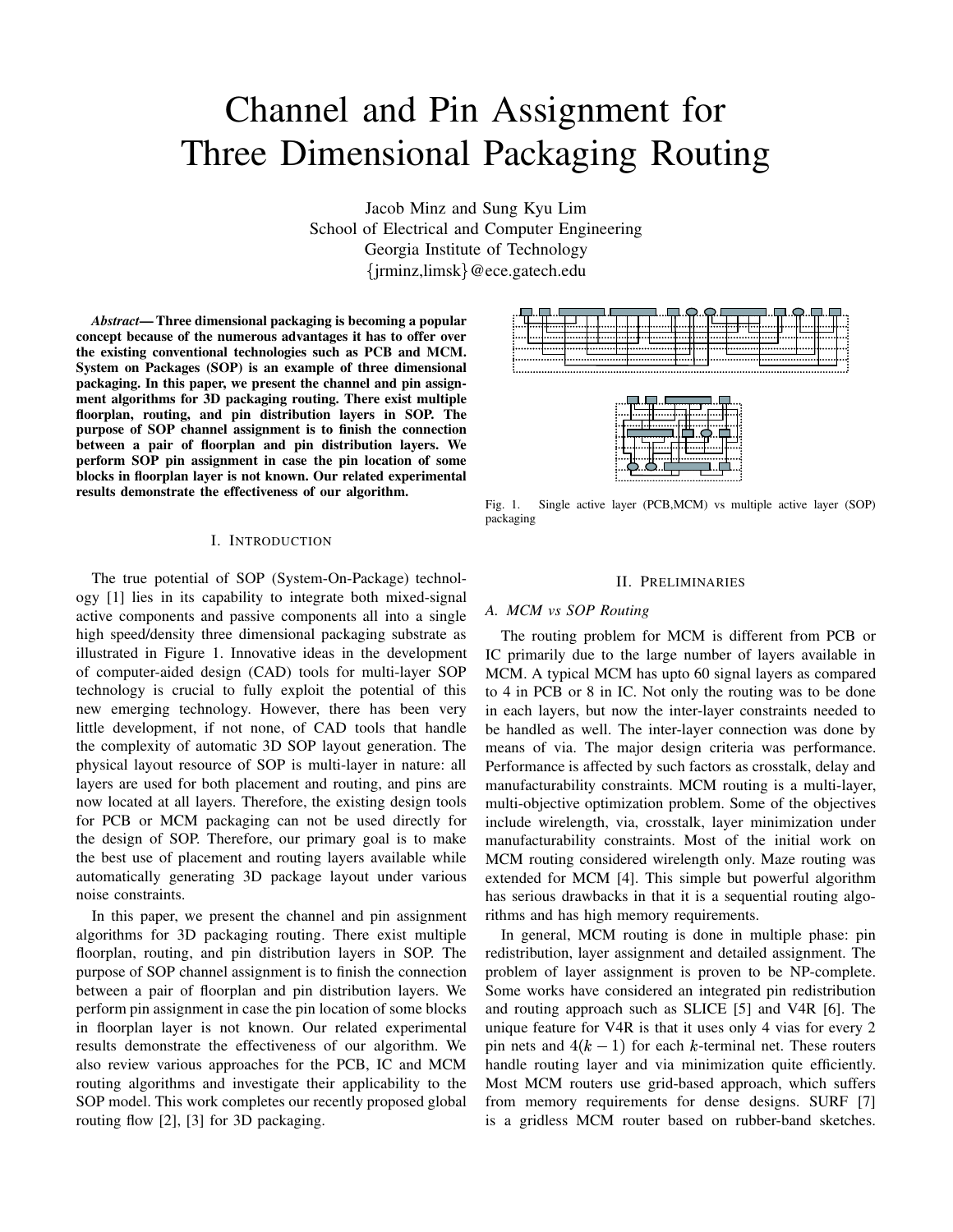Performance-driven routing for MCM involves generating routing topology for nets in a coarse grid. The topology optimization typically depend on some delay models [8]. A huge volume of works can be found in the literature that deal with delay minimization for single nets [9]. A layer assignment for crosstalk minimization is done in [10].

A notable difference between SOP and MCM routing lies in the fact that there exists *multiple* placement layers in SOP, whereas in MCM there is only one placement layer. Therefore, nets are now connecting pins located in *all* intermediate layers in SOP. In MCM, however, all pins are located *only* at the top layer. This makes SOP or 3D package routing problem more general than MCM routing. In this paper, we present the design of a complete global router for 3D packages, which to the best of our knowledge is the first one reported in the literature. The main goal is to decompose the 3D problem into a set of 2D problems so that we are able to use existing 2D algorithms to solve the 3D problem effectively. We show in this paper that the way we decompose the 3D problem has a huge impact not only on various design objectives such as wirelength, via, layer but also on the complexity of 2D sub-problems and the runtime needed to solve them.

## *B. Problem Formulation*

The layer structure in SOP is different from PCB or MCM– it has multiple floorplan layers and routing layers. It has one *I/O pin layer* through which various components can be connected to the external pins. The *floorplan layers* contain the blocks (such as ICs, embedded passives, opto-electric components, etc), which from the point of view of physical design is just a geometrical object with pins. The interval between two floorplan layers is called the *routing interval*. The routing interval contains a stack of *signal routing layers* sandwiched between *pin distribution layers*. These layers are actually X-Y routing layer pairs, so that the rectilinear partial net topologies may be assigned to it. We also allow routing to be done in the pin distribution layers.

In the SOP model the nets are classified into two categories. The nets which have all their terminals in the same floorplan layer are called *i-nets*, while the ones having terminal in different floorplan layers are *x-nets*. The i-nets can be routed in the single routing interval or indeed within the floorplan layer itself. However, for high performance designs routing such nets in the routing interval immediately above or below the floorplan layer maybe desirable and even required. On the other hand, the x-nets may span more than one routing intervals.

We define the SOP global routing problem formally as follows:

*Definition 1 (SOP Global Routing):* Given a set of floorplans  $F$  and netlist  $N$ , generate a routing topology for each net n, assign n to a set of routing layers and assign all pins of  $n$  and layer to legal locations. All conflicting nets are assigned to different routing layers while satisfying various capacity constraints. The objective is to minimize the total number of routing layers used, wirelength, and crosstalk.

We need to perform *Channel Assignment* to finish the connection between pin distribution layer and floorplan layer. The formal definition of channel assignment problem is as follows:

*Definition 2 (SOP Channel Assignment):* Given a set of pins  $P$  from a pin distribution layer and a set of channels C from a floorplan layer, we find an assignment  $P \to C$  such that wirelength, number of layers, and number of bends are minimized while channel capacities are not violated.

In case some blocks are a collection of cells (= soft blocks), the pins may not be assigned and *Pin Assignment* needs to be done to determine their exact location along the boundary. The formal definition of pin assignment problem is as follows:

*Definition 3 (SOP Pin Assignment):* Given a set of blocks  $B$ , a set of channels  $C$ , and a set of nets  $N$  connecting a pair of block and channel, find location of pins along the boundary of each block such that wirelength, maximum pin demand, and maximum routing demand are minimized.

Pin demand is the number of nets using the same block boundary, and routing demand is the number of nets using the same routing region. Both objectives have a direct relation to congestion in 3D structure of SOP.

## III. SOP GLOBAL ROUTING ALGORITHM

In this section, we first provide an overview of our 3D global routing algorithm. We then present the summary of our recent work on pin/net distribution and 2D layer assignment. Lastly, we present our channel assignment and pin assignment algorithms.

## *A. Overview of 3D Global Routing*

Our 3D router, illustrated in Figure 2, is divided into the following steps: (1) coarse pin distribution, (2) net distribution, (3) detailed pin distribution, (4) topology generation, (5) 2D layer assignment, (6) channel assignment, and (7) pin assignment step. The main purpose of our multi-step effort is to divide the 3D problem into a set of 2D problems so that we are able to use existing 2D algorithms to solve the 3D problem effectively. The process of determining the location of entry/exit points for each routing interval is called pin distribution. The process of assigning nets to routing intervals (= routing layers between a pair of floorplan layers) is called net distribution step. In the coarse pin distribution step, which is done before net distribution, we find a coarse location for the pins and use this information for the net distribution. After the net distribution, detailed pin distribution step assigns finer location to all pins. A Steiner tree based routing topology for each net is constructed and a layer pair is assigned to it during topology generation step. In case we have many nets, the conflict among the nets for routing resources is resolved and layer pairs are assigned during 2D layer assignment step. The channel assignment problem is to assign each pin in the pin distribution layers to a channel in the floorplan layers. The purpose of pin assignment is to assign a location to the pin on the block boundary in a floorplan layer.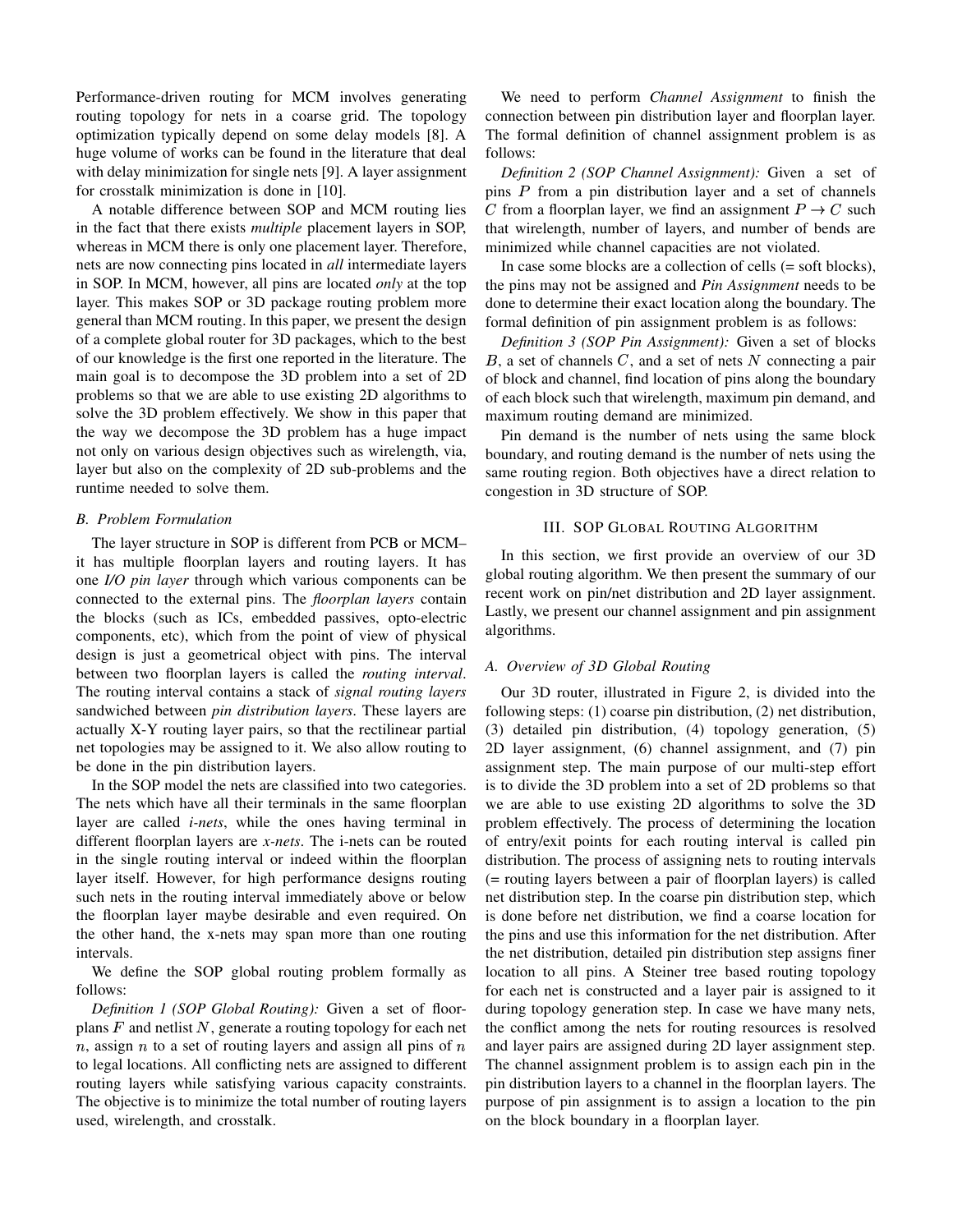

Fig. 2. Overview of the global routing process. 1=pin distribution, 2=net distribution, 3=topology generation, 4=layer assignment, 5=channel assignment, 6=pin assignment.

# *B. Summary of Our Recent Work*

We recently have implemented the Coarse Pin Distribution and 2-D Layer Assignment [2] and Net and Pin Distribution [3] for 3D packaging layout. For topology generation, we have used an existing RSA/G heuristic [11] to generate the net topologies at each routing interval since the minimum arborescence is a good representative for the topology of a net in a high performance design. We summarize our algorithms here:

- Coarse Pin Distribution: We generate coarse locations for all pins of the nets in the routing interval. For the purpose of pin distribution we flatten the 3-D SOP structure to 2-D and superimpose a  $A \times B$  grid on it. We use our partitioning algorithm [12] to evenly distribute pins to all the partitions formed by this grid while keeping the wirelength minimum. This partitioning algorithm is modified so that it does not move the pins far from their initial locations.
- 2-D Layer Assignment: We construct a Layer Constraint Graph (LCG) from the given global routing topology, where each node represents a net and two nodes in the LCG have an edge between them if corresponding net segments of same orientation (horizontal or vertical) share at least one tile in the routing grid. We use a fast node coloring heuristic algorithm to assign a color to the node such that no two nodes sharing an edge are assigned the same color.
- Net Distribution: The net distribution problem is modeled as a graph with each i-net in the routing interval as node and the crosstalk interaction as edges. The coarse pin

distribution is used as the approximate location of the pins. The problem can then be seen as a restricted graph partitioning problem where some of the nodes can only go to one of two pre-determined partitions.

Detailed Pin Distribution: We legalize the location of the pins while respecting the coarse pin assignment and optimizing wirelength. The results of the coarse pin assignment are used for force-directed placement of the pins in the pin distribution layers. The pins in each routing interval are sorted according to their weights. The pins are then sequentially assigned to grids previously determined.

## *C. SOP Channel Assignment Algorithm*

The pins in the routing interval have to be connected to their corresponding blocks in the floorplan layer. The pins are connected to the floorplan layer using vias which can only be accommodated in the routing channels. The pins therefore have to be assigned a channel in the floorplan layer. The channel assignment of pins will affect the additional number of layers and total wirelength. Since one desirable objective is to reduce the number of bends (which would necessitate the use of secondary vias), we assume a straight or L-shaped routing of nets to their assigned channel. This reasonable assumption simplifies the evaluation of the wirelength. We observed that congestion of pin connections and wire crossings on a particular channel would increase the layer count. Our cost model for the problem captures these issues and our algorithm minimizing the cost function, assigns every pin to a channel. For this problem we are given the location of the pins and the location, length, orientation (horizontal or vertical)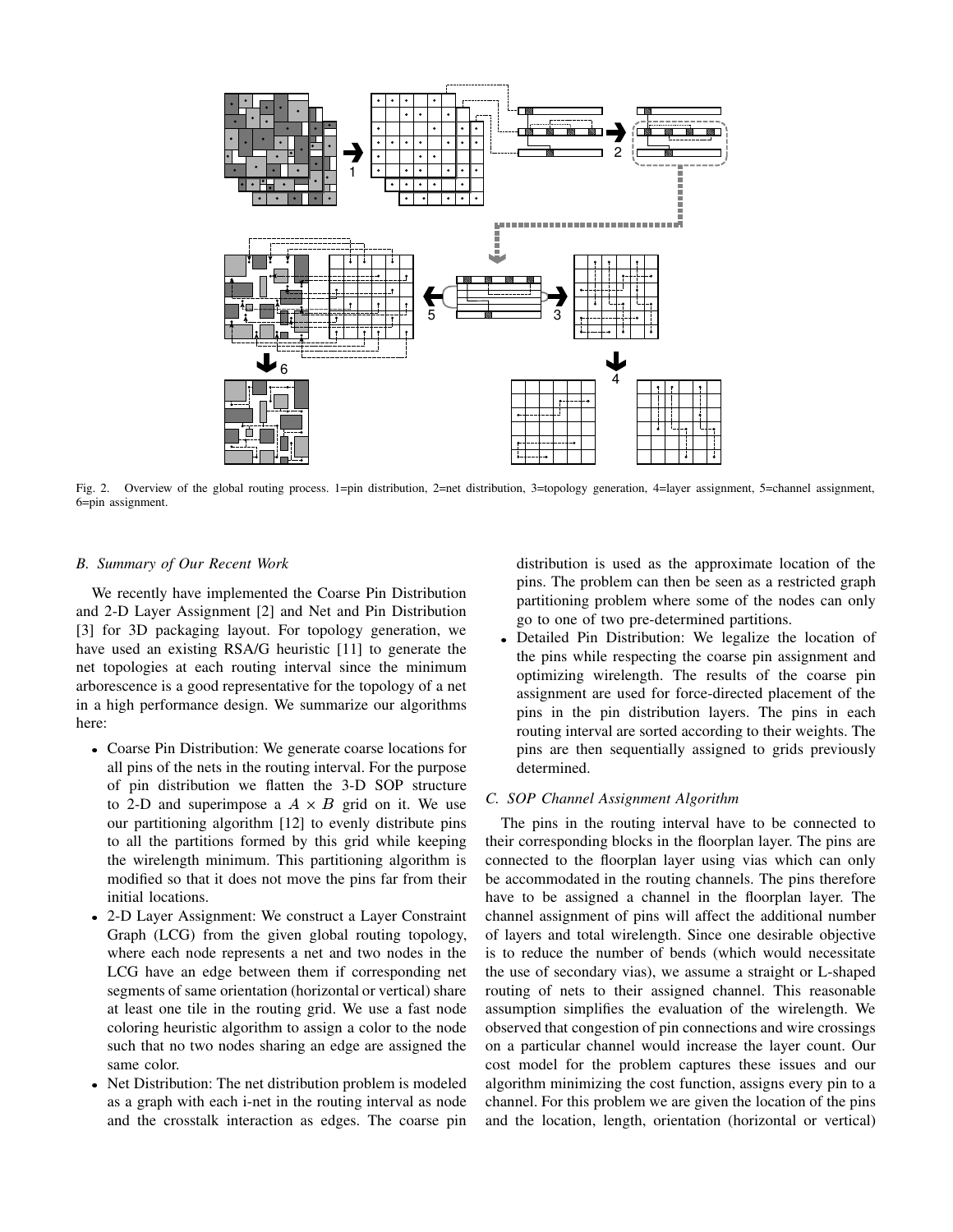```
===========================================
Algorithm: CHNL_DIST
Input: pins, channels
Output: channel assignment & num. of layers
       -------------------------------------------
Determine via capacities for each channel
For all pins
  Find a channel with min. assignment cost
    and not violating the constraints.
  Calculate channel crossings.
  Update via and routing demands.
  Assign this channel to the pin.
Calculate and report number of layers.
===========================================
```
Fig. 3. SOP channel assignment algorithm

and via capacities of the channel. We seek to minimize the additional number of layers and wirelength while assigning every pin to a channel.

We derive the number of layers as follows. We assume that the channels will only accommodate rectilinear routes perpendicular to their orientation. For example, only vertical routes can terminate at or cross horizontal channels. This is a reasonable assumption because routes can still go in parallel over that channel; however they terminate at some other channels. We note that both terminating and crossing routes on the channel affects the routing demands on the channel. The routing demands were classified into left (top) or right (bottom) demands for vertical (horizontal) channels. Let the maximum of the two routing demands divided by the channel capacity be the density. Then the number of layers for the channel assignment is given by the maximum density among all channels.

The algorithm (Figure 3) for channel assignment assigns channels to the pins based on the costs of channel assignment. The cost is the sum of L-distance between pin and channel, the channel density and the bending penalty, multiplied by constants to reflect the relative importance. However, the constants are finalized by trying different values for a particular benchmark and finalizing it for all experiments. The L-distance and bending penalty between channel and pin is constant part of the cost while the channel density needed to be updated with an assignment.

The algorithms starts by estimating the via capacities of each channels. As an aside, in the case of MCMs the pins from the chip layers are fixed. In order that the channel assignment be legal, the via capacities of each channel should not be exceeded. A legal channel assignment can be got by following a sequential approach. The pins are assigned the channel greedily. The channel assignment for a pin involves search of the best cost channels. This is done efficiently by maintaining two ordered lists of horizontal and vertical channels and only examining the channels which are in the neighborhood of the pins. In order to estimate layers, channel crossings are determined. The assignment of a pin to a channel results in the change of the via counts and routing demands. This changes effect future channel assignments for other pins. However

=========================================== Algorithm: 2PIN\_ASSIGN Input: 2-D floorplan, netlist Output: routes and course pin assignment -------------------------------------------- Generate FCG from the floorplan. Generate 2-pin subnets for all nets. Initialize the dynamic cost of the edges. For all 2-pin subnets Find shortest path. Update the cost of edges of the path. Rip-up and reroute in constraint version. ===========================================



since the pins have been distributed evenly in a particular interval, sequential approach with no particular ordering of the pins does not degrade solution quality that much.

## *D. SOP Pin Assignment Algorithm*

The final step in our proposed methodology connects the nets to its original terminals. The pin assignment is done entirely in the floorplan layer. Since the connections of the nets are specified by a set of blocks, the location of the terminals on the block boundary is to be determined. The routing channel is used to finish the last connections from the channel pins (determined during channel assignment) to the block. The channel pins are actually the entry/exit points to the routing interval. An interesting aspect of this problem is that complete connections of the blocks and channel pins of a net is not necessary since the channel pins of a net are connected in the routing interval. Hence it suffices if the block is connected to at least one channel pin. This observation reduces the problem to a 2-terminal net pin assignment. We model the floorplan with a Floorplan Connection Graph. The pin is now either a block node or channel node. We use modified Dijkstra's algorithm to find the most feasible coarse location for the terminals on the block boundary.

The pseudocode is given in Figure 4. The key to efficiently do pin-assignment for 3-D packaging is to have a good 2-pin net generation. The pins which had been projected to routing intervals during pin generation for routing interval now needs to be connected to its originating blocks. However, the pins can also connect to blocks closer to them, which form the part of the same net, if the costs are improved. The edge weights of the FCG derived from the floorplan are initialized. In the proposed solution we try to minimize the demands on routing as well as the pin-assignment edges while determining the path between the source and destination nodes. We force selection of different routes by making the costs of the edges in the path high. This ensures fair usage of resources modeled by the edges.

The algorithm operates on the FCG. For all nets connecting to the floorplan, 2-pin subnets are generated. The dynamic cost of the edges in FCG is initialized. For most subnets one end corresponds to the channel and other to the block. A shortest path is found between the subnets using the existing edge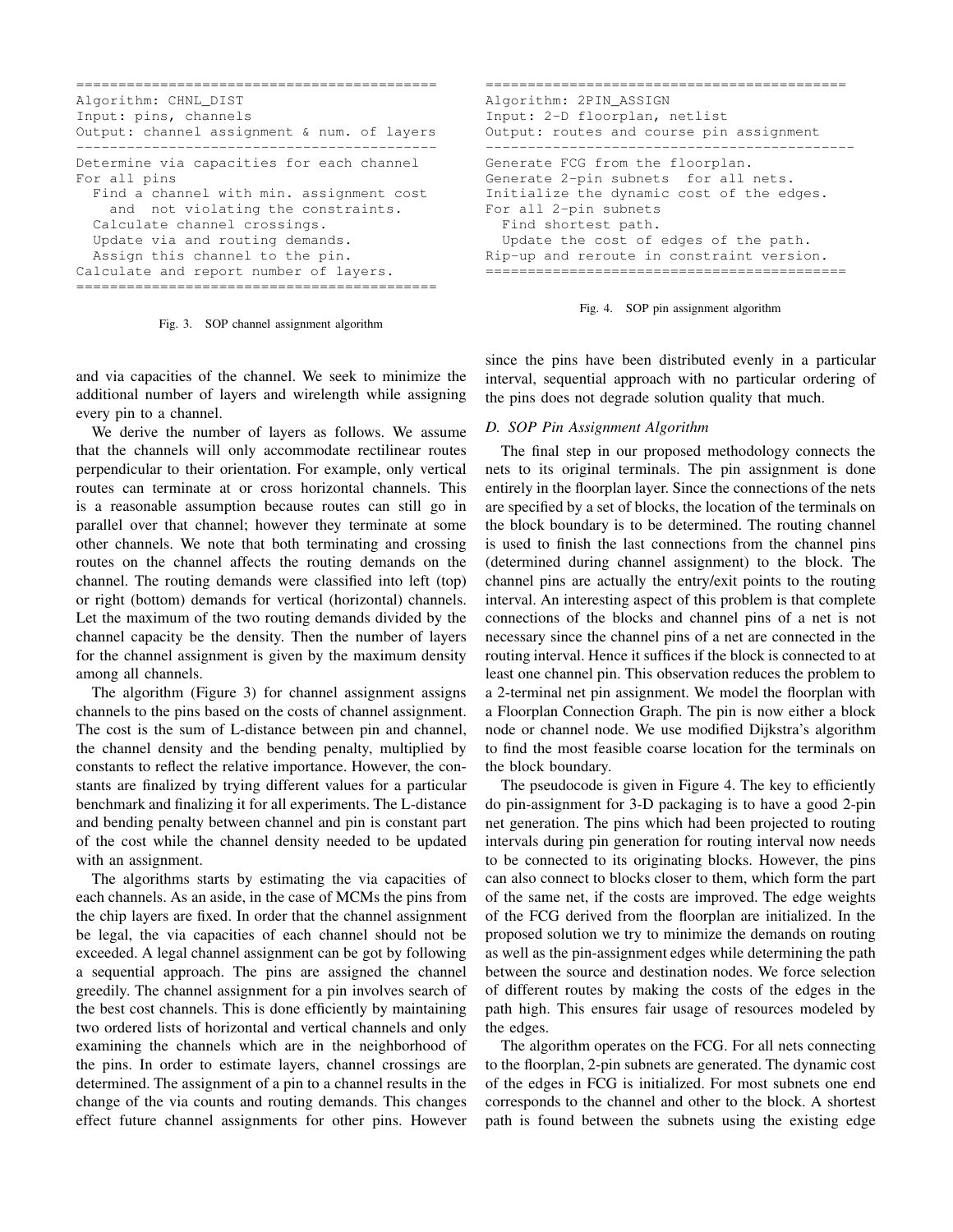TABLE I

BENCHMARK CHARACTERISTICS FOR GSRC SUITE AND OUR NEW GT **SUITE** 

| ckt    | blks | nets  | <i>i</i> -nets | x-nets |
|--------|------|-------|----------------|--------|
| n10    | 10   | 118   | 31             | 87     |
| n30    | 30   | 349   | 97             | 252    |
| n50    | 50   | 485   | 76             | 409    |
| n100   | 100  | 885   | 189            | 696    |
| n200   | 200  | 1585  | 297            | 1288   |
| n300   | 300  | 1893  | 339            | 1554   |
| gt50   | 50   | 9419  | 2102           | 7317   |
| gt100  | 100  | 16184 | 4361           | 11823  |
| gt300  | 300  | 20072 | 4534           | 15538  |
| gt1000 | 1000 | 32469 | 6908           | 25561  |
| gt1500 | 1500 | 34725 | 6554           | 28171  |

weights. After the path is determined for a particular sub-net the weights of the edges are updated. The dynamic component of the weights are the demands. In order to ensure fair usage of the edges, all edges are penalized. This algorithm is also sequential and depends on the net-ordering.

## IV. EXPERIMENTAL RESULTS

We implemented our algorithm GROUTE in C++/STL and ran experiments on a Dell Dimension 8800 Linux box. Our test cases are generated using our multi-layer SOP floorplanner [13] on GSRC benchmark circuits [14] and our own synthesized circuits, hereby called gt circuits. The gt circuits were synthesized by partitioning the IBM gate-level netlists [15]. These partitioned circuits were then used as inputs to the multilayer floorplanner. We fixed the number of layers to four. Benchmark characteristics are shown in Table I. The motivation of synthesizing our own benchmark was to test the algorithms on bigger and denser circuits. As shown in Table I, the gt circuits are denser than the GSRC ckts of same block sizes. Our layer usage results are based on the tile density  $w = 10$ . The RSA/G-based global routing trees are generated based on  $10 \times 10$  unless otherwise specified. We ran our algorithms for channel assignment and pin assignment on GSRC and gt benchmarks and measured its solution quality as the values obtained for the various objectives. For our initial experiments, we have not taken the I/O layer into consideration.

#### *A. Channel Assignment Results*

We present the results of our Channel Assignment algorithm in Table II. In order to compare the quality of the solutions achieved by our channel assignment algorithm, we computed the best possible wirelength for a channel assignment, where via capacity violations were allowed. We tabulate the results of this scheme under the best wirelength. We compare the results of our algorithm with the best wirelength results for the number of layer pairs, wirelength, bends and number of pins violating channel via capacities. Our observation based on GSRC circuits is as follows:

In channel assignment, we are close to the number of layers predicted by the best case. The increase in layers is due to increased routing density on the channels. The

#### TABLE II

RESULT OF OUR CHANNEL ASSIGNMENT ALGORITHM. NUMBER OF LAYER PAIRS (LY), WIRELENGTH (WL), BENDS (BND) AND VIOLATIONS (VL) FOR THE BEST AND ACTUAL CASES ARE REPORTED. RUNTIME IS IN SECONDS.

|             | best wirelength |      |      | <b>CHN_ASSIGN</b> |    |       |       |                |
|-------------|-----------------|------|------|-------------------|----|-------|-------|----------------|
| ckts        | ly              | wl   | bnd  | vl                | ly | wl    | bnd   | vl             |
| n10         | 5               | 6.9  | 0    | 55                | 5  | 14.1  | 34    | $\mathbf{0}$   |
| n30         | 6               | 11.3 | 0    | 144               | 6  | 24.7  | 122   | 0              |
| n50         | 6               | 14.8 | 3    | 282               | 6  | 32.0  | 189   | $\overline{0}$ |
| n100        | 6               | 16.4 | 3    | 413               | 7  | 36.3  | 382   | 0              |
| n200        | 6               | 24.1 |      | 845               | 8  | 61.4  | 917   | $\overline{0}$ |
| n300        | 6               | 28.4 | 3    | 1000              | 8  | 65.1  | 1029  | $\mathbf{0}$   |
| gt50        | 14              | 2.3  | 1062 | 8026              | 12 | 10.5  | 13113 | $\Omega$       |
| gt100       | 13              | 3.2  | 1162 | 14151             | 15 | 18.7  | 22561 | 0              |
| gt300       | 23              | 3.2  | 1038 | 19211             | 20 | 4.7   | 6385  | $\theta$       |
| gt1000      | 44              | 5.6  | 2444 | 37918             | 38 | 48.70 | 79745 | $\theta$       |
| gt1500      | 40              | 5.0  | 2509 | 41237             | 52 | 54.5  | 89256 | $\overline{0}$ |
| <b>TIME</b> | 1000            |      |      | 1300              |    |       |       |                |

## TABLE III

PIN ASSIGNMENT RESULTS, WHERE WIRELENGTH (WL), PIN DEMAND (PD) AND ROUTING DEMAND (RD) ARE REPORTED. RUNTIME IS IN SECONDS.

|        | best wirelength |      |      | 2PIN ASSIGN |      |       |
|--------|-----------------|------|------|-------------|------|-------|
| ckts   | wl              | pd   | rd   | wl          | pd   | rd    |
| n10    | 1.0             | 11   | 15   | 1.2         | 9    | 11    |
| n30    | 4.2             | 16   | 47   | 5.4         | 12   | 18    |
| n50    | 8.6             | 31   | 70   | 12.0        | 15   | 59    |
| n100   | 15.5            | 20   | 83   | 19.4        | 12   | 42    |
| n200   | 34.3            | 23   | 139  | 42.4        | 11   | 76    |
| n300   | 56.1            | 27   | 162  | 69.2        | 11   | 79    |
| gt50   | 1.1             | 1010 | 3454 | 1.8         | 840  | 3111  |
| gt100  | 2.3             | 1146 | 4468 | 4.1         | 1088 | 3507  |
| gt300  | 4.3             | 882  | 6684 | 10.0        | 820  | 6542  |
| gt1000 | 6.7             | 838  | 6310 | 28.7        | 760  | 10470 |
| gt1500 | 8.3             | 913  | 9177 | 37.4        | 633  | 14165 |
| TIME   |                 | 2080 |      |             | 2638 |       |

ratios of actual wirelength with best wirelength increase with the size of benchmarks.

The violations in the best case and the number of bends reported by our algorithm are very close, suggesting that violations were fixed by bending the interconnections.

In the case of the gt benchmark, we notice that the violation for the best wirelength case is a lot more than the GSRC circuits. The wirelength is many times more than the best wirelength case because the circuits have much more nets than the corresponding GSRC circuits. The wirelength reported for the gt circuits are scaled to facilitate easier comparison. The parameters of the cost function are same as that used for the GSRC case. However the results show the same trends as the GSRC benchmarks.

## *B. Pin Assignment Results*

In Table III we report the wirelength achieved during pin assignment. The result of the channel assignment is used as input to the pin assignment. For generating the best wirelength, we used the corresponding best wirelength channel capacities violating channel assignment. For the best wirelength, we allowed pin assignment algorithm to select routes without considering the pin assignment and routing demands. Our algorithm tries to minimize wirelength while avoiding congestion of routing channels and pin assignment